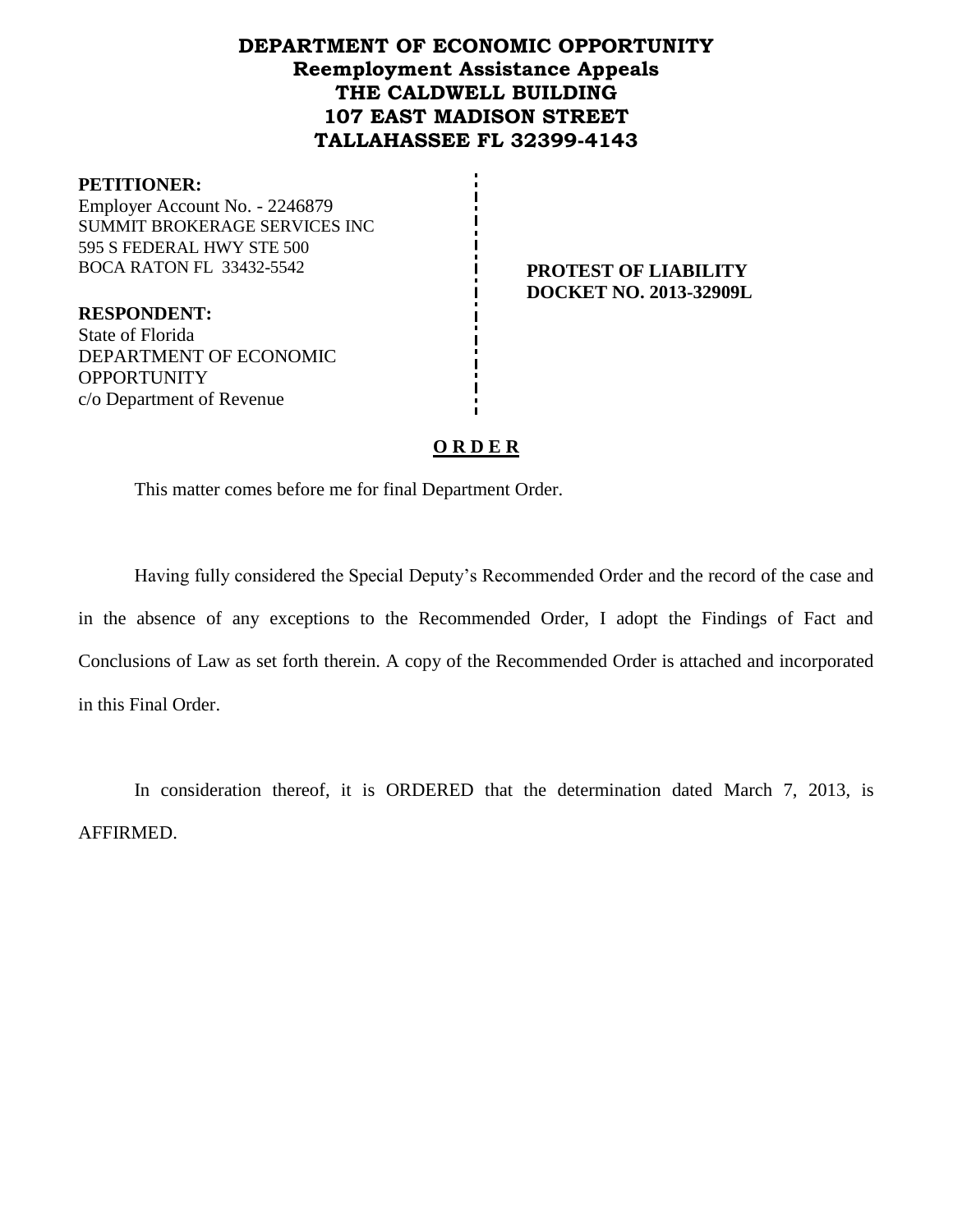#### **JUDICIAL REVIEW**

Any request for judicial review must be initiated within 30 days of the date the Order was filed. Judicial review is commenced by filing one copy of a *Notice of Appeal* with the DEPARTMENT OF ECONOMIC OPPORTUNITY at the address shown at the top of this Order and a second copy, with filing fees prescribed by law, with the appropriate District Court of Appeal. It is the responsibility of the party appealing to the Court to prepare a transcript of the record. If no court reporter was at the hearing, the transcript must be prepared from a copy of the Special Deputy's hearing recording, which may be requested from the Office of Appeals.

Cualquier solicitud para revisión judicial debe ser iniciada dentro de los 30 días a partir de la fecha en que la Orden fue registrada. La revisión judicial se comienza al registrar una copia de un *Aviso de Apelación* con la Agencia para la Innovación de la Fuerza Laboral [*DEPARTMENT OF ECONOMIC OPPORTUNITY]* en la dirección que aparece en la parte superior de este *Orden* y una segunda copia, con los honorarios de registro prescritos por la ley, con el Tribunal Distrital de Apelaciones pertinente. Es la responsabilidad de la parte apelando al tribunal la de preparar una transcripción del registro. Si en la audiencia no se encontraba ningún estenógrafo registrado en los tribunales, la transcripción debe ser preparada de una copia de la grabación de la audiencia del Delegado Especial [*Special Deputy*], la cual puede ser solicitada de la Oficina de Apelaciones.

Nenpòt demann pou yon revizyon jiridik fèt pou l kòmanse lan yon peryòd 30 jou apati de dat ke Lòd la te depoze a. Revizyon jiridik la kòmanse avèk depo yon kopi yon *Avi Dapèl* ki voye bay DEPARTMENT OF ECONOMIC OPPORTUNITY lan nan adrès ki parèt pi wo a, lan tèt *Lòd* sa a e yon dezyèm kopi, avèk frè depo ki preskri pa lalwa, bay Kou Dapèl Distrik apwopriye a. Se responsabilite pati k ap prezante apèl la bay Tribinal la pou l prepare yon kopi dosye a. Si pa te gen yon stenograf lan seyans lan, kopi a fèt pou l prepare apati de kopi anrejistreman seyans lan ke Adjwen Spesyal la te fè a, e ke w ka mande Biwo Dapèl la voye pou ou.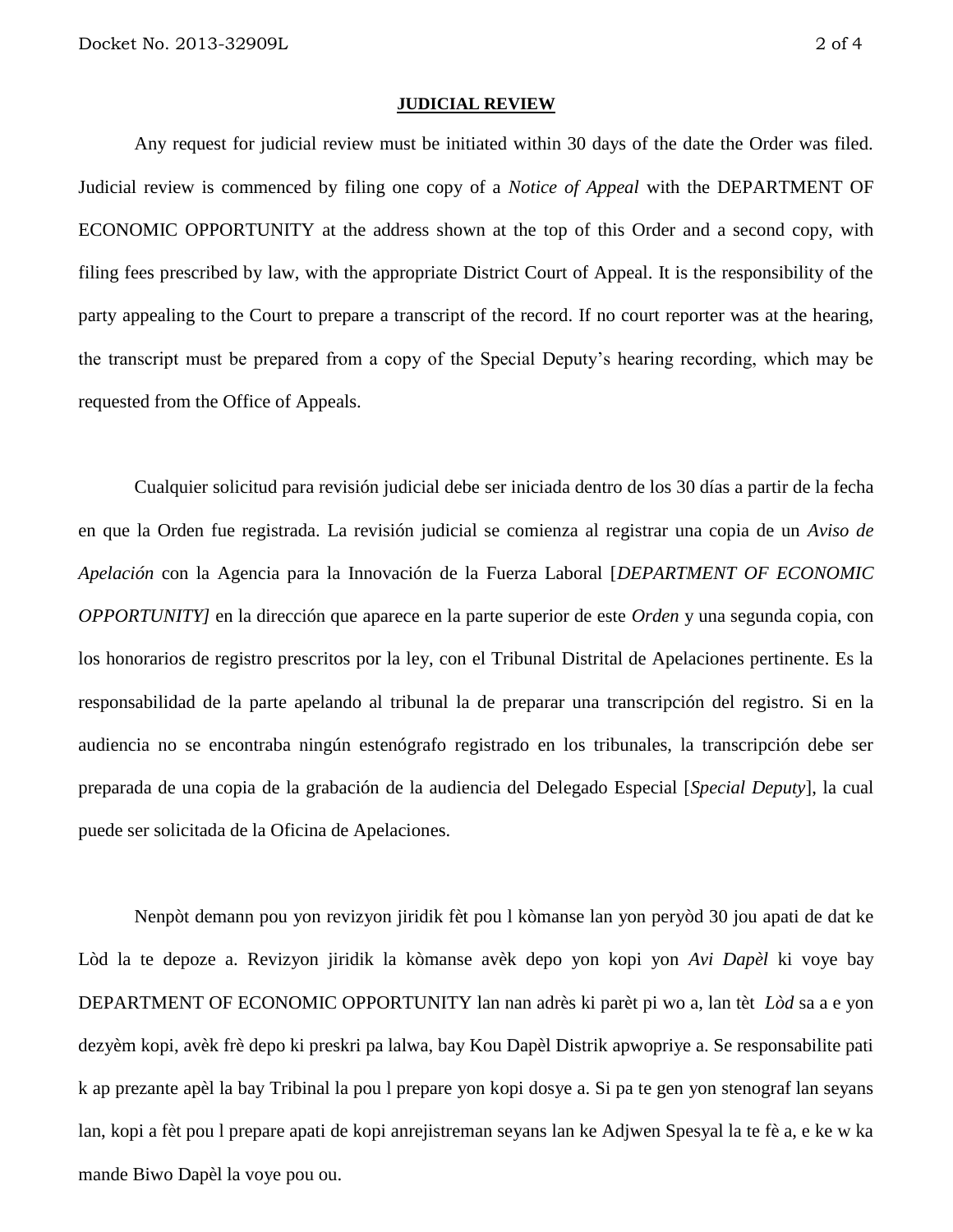DONE and ORDERED at Tallahassee, Florida, this \_\_\_\_\_\_\_ day of **August, 2013**.



Altemese Smith, Bureau Chief, Reemployment Assistance Program DEPARTMENT OF ECONOMIC OPPORTUNITY

FILED ON THIS DATE PURSUANT TO § 120.52, FLORIDA STATUTES, WITH THE DESIGNATED DEPARTMENT CLERK, RECEIPT OF WHICH IS HEREBY ACKNOWLEDGED.

 $\overline{\phantom{a}}$  ,  $\overline{\phantom{a}}$  ,  $\overline{\phantom{a}}$  ,  $\overline{\phantom{a}}$  ,  $\overline{\phantom{a}}$  ,  $\overline{\phantom{a}}$  ,  $\overline{\phantom{a}}$  ,  $\overline{\phantom{a}}$ DEPUTY CLERK DATE

## **CERTIFICATE OF SERVICE**

**I HEREBY CERTIFY that true and correct copies of the foregoing Final Order have been furnished to the persons listed below in the manner described, on the \_\_\_\_\_\_\_ day of August, 2013**.

Shenux D.F

SHANEDRA Y. BARNES, Special Deputy Clerk DEPARTMENT OF ECONOMIC **OPPORTUNITY** Reemployment Assistance Appeals 107 EAST MADISON STREET TALLAHASSEE FL 32399-4143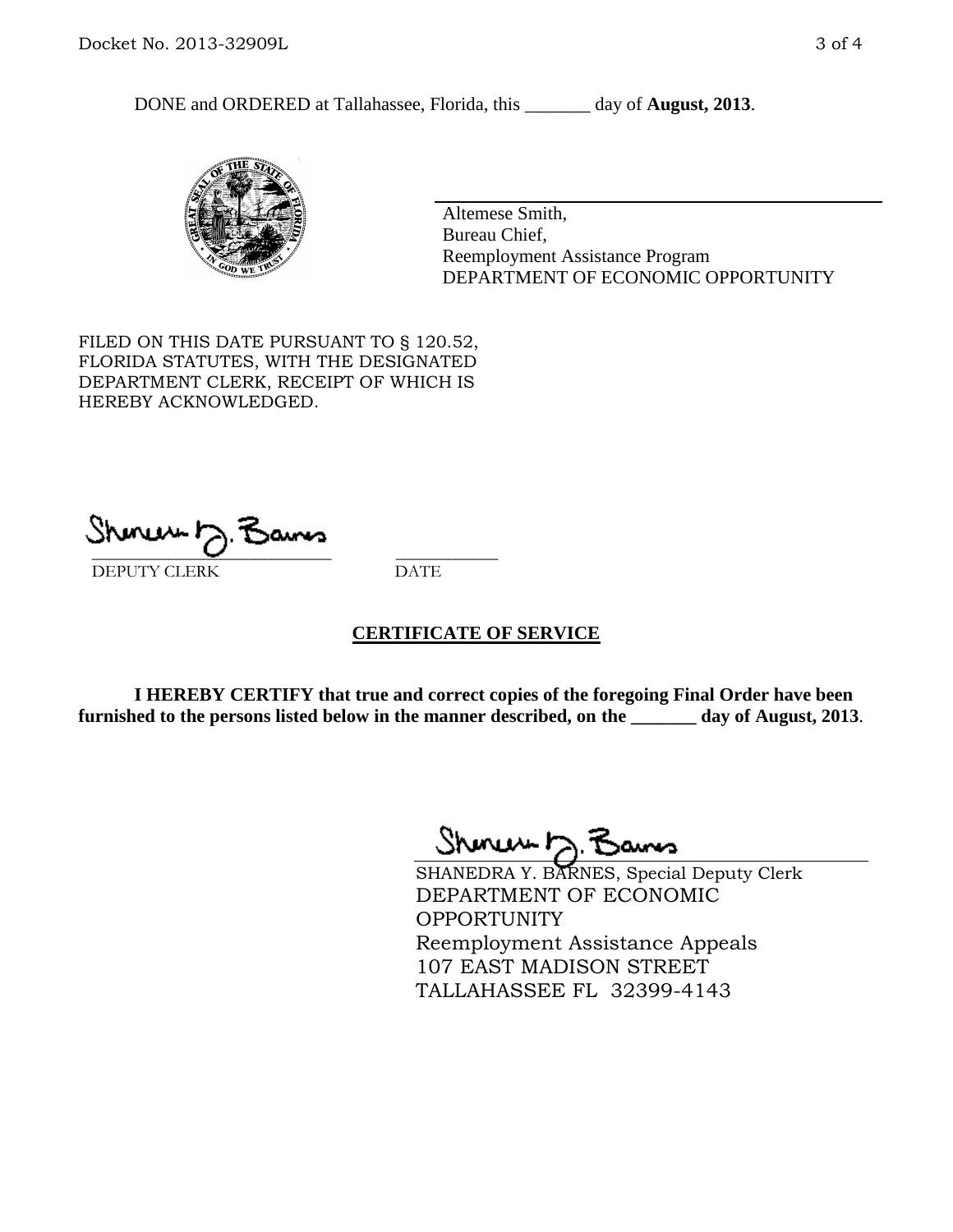By U.S. Mail:

 SUMMIT BROKERAGE SERVICES INC 595 S FEDERAL HWY STE 500 BOCA RATON FL 33432-5542

### MICHAEL THORNE 10807 FIELDFAIR DRIVE NAPLES FL 34119-8960

DEPARTMENT OF REVENUE ATTN: JODY BURKE 4230-D LAFAYETTE ST. MARIANNA, FL 32446

DEPARTMENT OF REVENUE ATTN: MYRA TAYLOR PO BOX 6417 TALLAHASSEE FL 32314-6417

State of Florida DEPARTMENT OF ECONOMIC OPPORTUNITY c/o Department of Revenue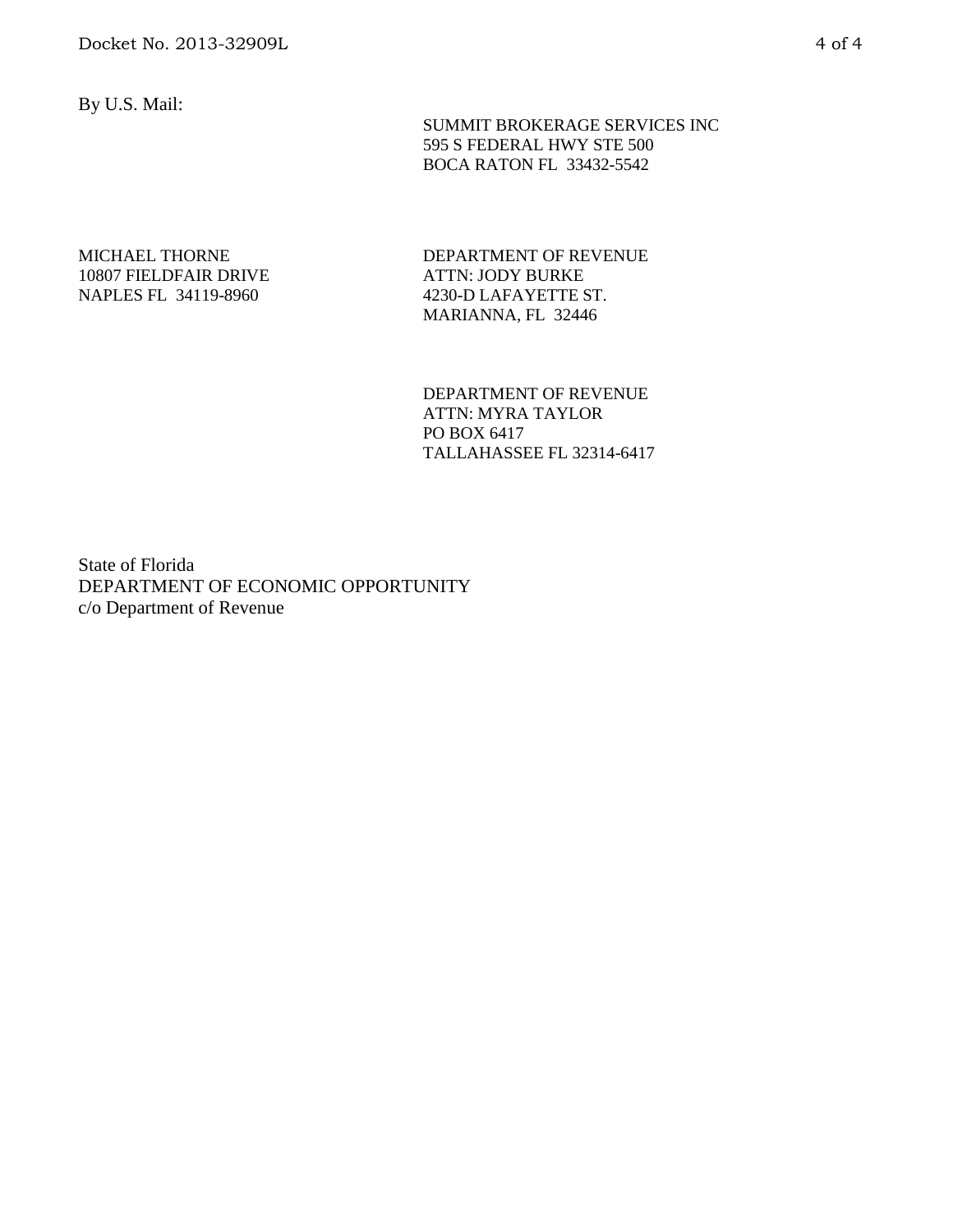# **DEPARTMENT OF ECONOMIC OPPORTUNITY Reemployment Assistance Appeals**

MSC 347 CALDWELL BUILDING 107 EAST MADISON STREET TALLAHASSEE FL 32399-4143

### **PETITIONER:**

Employer Account No. - 2246879 SUMMIT BROKERAGE SERVICES INC 595 S FEDERAL HWY STE 500 BOCA RATON FL 33432-5542

> **PROTEST OF LIABILITY DOCKET NO. 2013-32909L**

**RESPONDENT:** State of Florida DEPARTMENT OF ECONOMIC OPPORTUNITY c/o Department of Revenue

# **RECOMMENDED ORDER OF SPECIAL DEPUTY**

TO: Altemese Smith, Bureau Chief, Reemployment Assistance Program DEPARTMENT OF ECONOMIC OPPORTUNITY

This matter comes before the undersigned Special Deputy pursuant to the Petitioner's protest of the Respondent's determination dated March 7, 2013.

After due notice to the parties, a telephone hearing was held on June 3, 2013.

The record of the case, including the recording of the hearing and any exhibits submitted in evidence, is herewith transmitted. Proposed Findings of Fact and Conclusions of Law were not received.

This matter comes before the undersigned Special Deputy pursuant to the Petitioner's protest of the Respondent's determination dated March 7, 2013

After due notice to the parties, a telephone hearing was held on June 3, 2013.

The record of the case, including the cassette tape recordings of the hearing and any exhibits submitted in evidence, is herewith transmitted. Proposed Findings of Fact and Conclusions of Law were not received.

## **Issue**:

Whether services performed for the Petitioner by the Joined Party constitute insured employment, and if so, the effective date of liability, pursuant to Section 443.036(19), 443.036(21); 443.1216, Florida Statutes.

## **Findings of Fact:**

1. The Petitioner is a financial services firm. The Joined Party began his association with the Petitioner after he was contacted by a recruiter. The Joined Party is a CPA with work experience in financial services. The Petitioner was seeking to replace its Chief Financial Officer (CFO).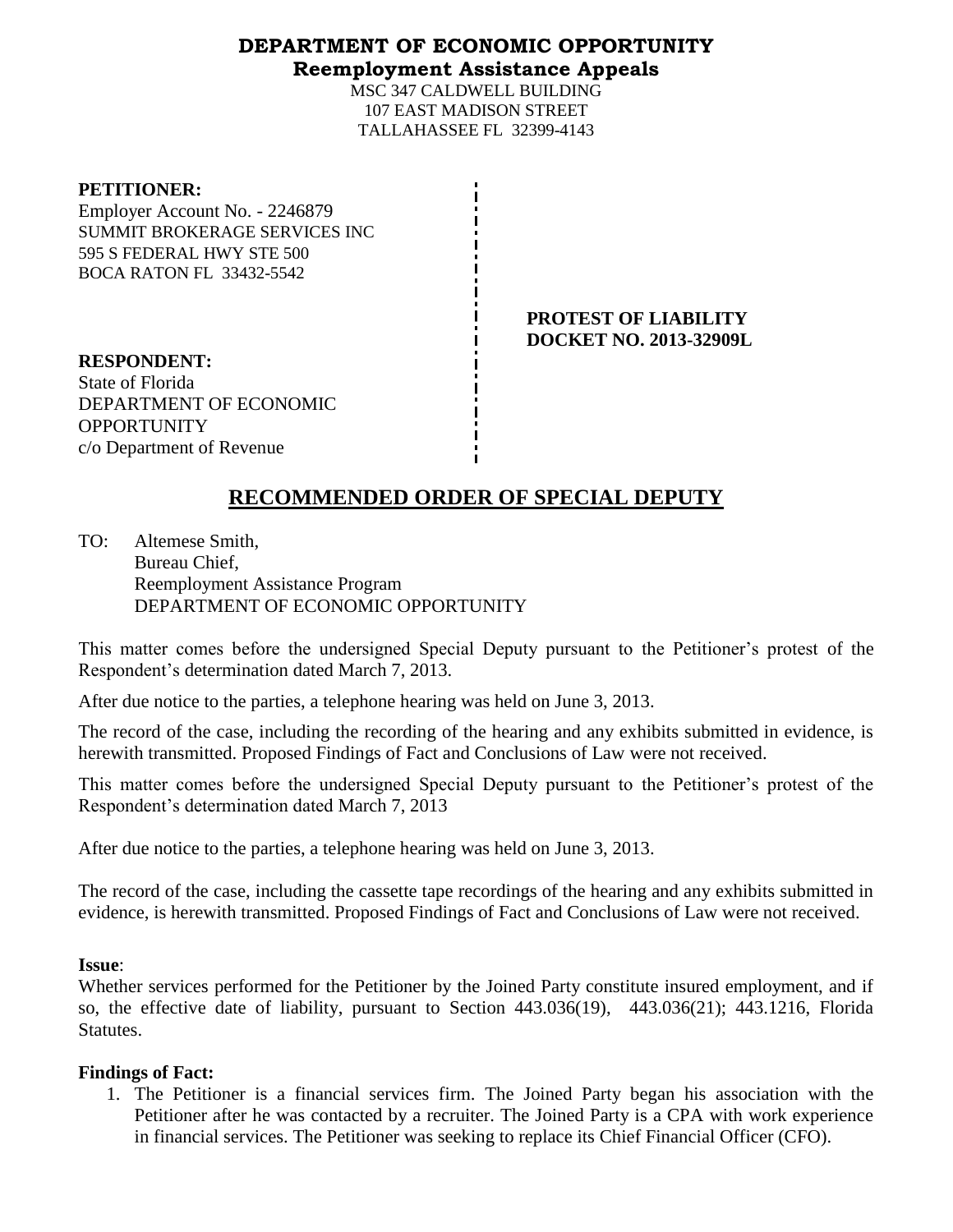- 2. The Petitioner submitted a proposed agreement, called an Employment Term Sheet, to the Joined Party, under which the Joined Party would work with the Petitioner as an independent contractor for three months, at \$3750 per semi-monthly pay period, and then the Petitioner might offer the Joined Party the position of CFO, at a higher rate of pay, \$115,000 per year, paid out at \$4791.66 per semi-monthly pay period. The Joined Party did not accept that agreement.
- 3. Instead, the Joined Party and the Petitioner's executive vice president agreed that the Joined Party would start work for the company at the lower pay rate noted in the proposed agreement, and the Joined Party would review the financial practices of the Petitioner while the Petitioner determined whether the Joined Party would be offered the position of CFO. No written memorandum was made of that agreement.
- 4. The Joined Party began working with the Petitioner on May 14, 2012. The Joined Party was living on the west coast of Florida. He would drive across the state on Monday, stay with in-laws in the local area, and then drive back across the state to his residence on Friday. The Petitioner did not reimburse the Joined Party's travel expenses.
- 5. The Joined Party worked during the standard business hours of the Petitioner, and in addition worked at least two hours beyond that. Most workers left work around 5 p.m. Not long after the Joined Party started work with the Petitioner the executive vice president reprimanded the Joined Party for attempting to leave work at 6 p.m., and advised that the Joined Party was expected to work until 7 p.m. at least. The Joined Party worked until that time or beyond after that.
- 6. The Joined Party worked at the Petitioner's offices. The Petitioner supplied the Joined Party with the computer and other supplies necessary to do his job. The Joined Party reviewed financial practices of the Petitioner. He reported to the executive vice president. The executive vice president would sometimes tell the Joined Party who should be met with next. The Joined Party's salary increased to the higher pay rate in July 2012.
- 7. On August 6, 2012, an announcement was made to employees of the firm that the Joined Party had accepted the position of CFO, replacing the person who had previously filled that position. The Petitioner began to treat the Joined Party as an ordinary executive employee as of August 6, 2012. The Joined Party signed an acknowledgement of the employee manual on that date, and also signed a notice of probationary period. The claimant signed the Employment Term Sheet at that time, in order to accept the medical insurance benefits set out in that document. The Joined Party assumed responsibility for the employees who worked in the CFO's department, including the power to hire and fire subordinates.

# **Conclusions of Law:**

8. The relationship of employer-employee requires control and direction by the employer over the actual conduct of the employee. This exercise of control over the person as well as the performance of the work to the extent of prescribing the manner in which the work shall be executed and the method and details by which the desired result is to be accomplished is the feature that distinguishes an independent contractor from a servant. Collins v. Federated Mutual Implement and Hardware Insurance Co., 247 So. 2d 461 (Fla. 4th DCA 1971); La Grande v. B. & L. Services, Inc., 432 So. 2d 1364 (Fla. 1st DCA 1983).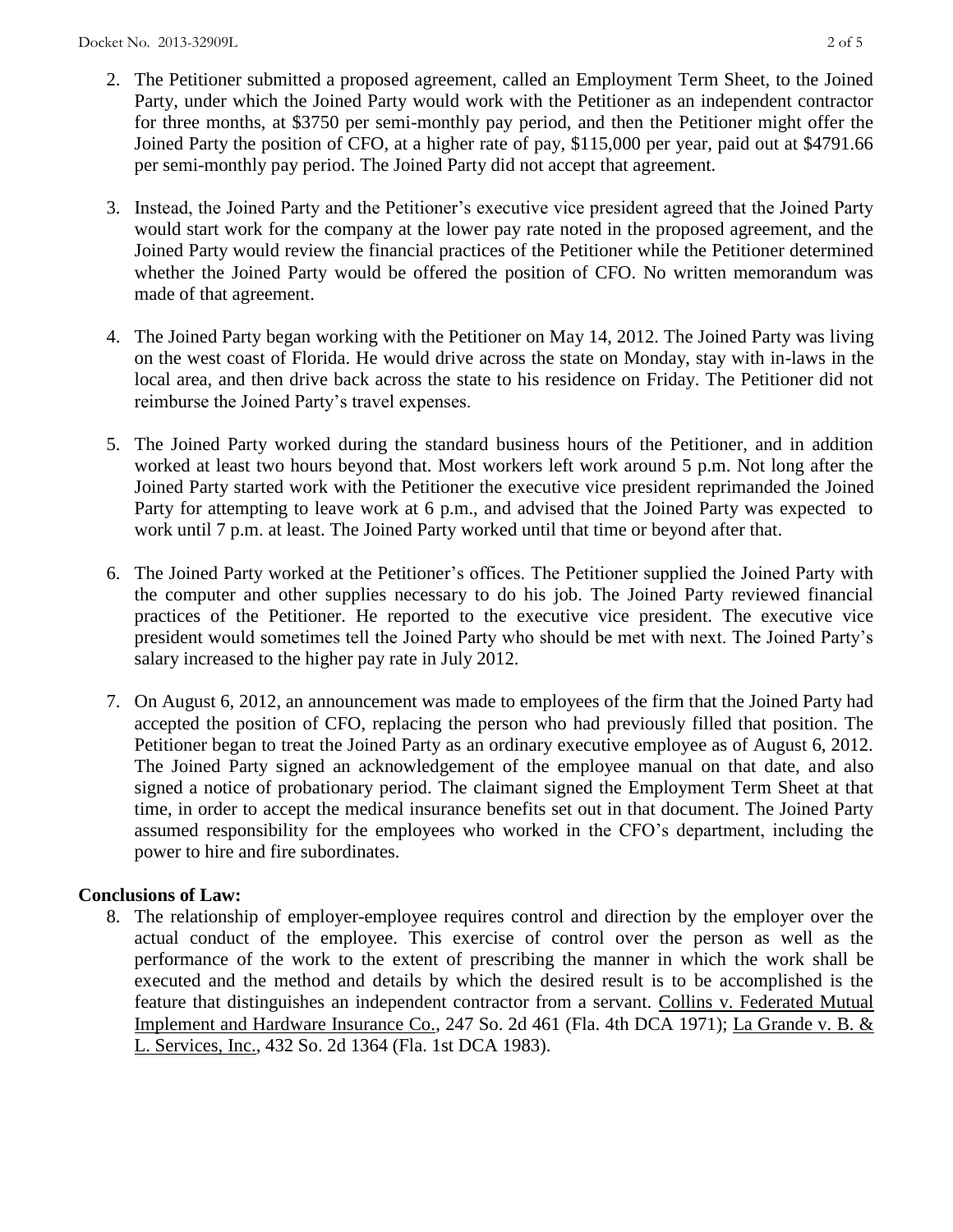- 9. In Cantor v. Cochran, 184 So. 2d 173 (Fla. 1966), the Supreme Court of Florida adopted the test in 1 Restatement of Law, Agency 2d Section 220 (1958) used to determine whether an employer-employee relationship exists. Section 220 provides:
	- (1) A servant is a person employed to perform services for another and who, in the performance of the services, is subject to the other's control or right of control.
	- (2) The following matters of fact, among others, are to be considered:
		- (a) the extent of control which, by the agreement, the business may exercise over the details of the work;
		- (b) whether the one employed is in a distinct occupation or business;
		- (c) the kind of occupation, with reference to whether, in the locality, the work is usually done under the direction of the employer or by a specialist without supervision;
		- (d) the skill required in the particular occupation;
		- (e) whether the employer or worker supplies the instrumentalities, tools, and a place of work, for the person doing the work;
		- (f) the length of time for which the person is employed;
		- (g) the method of payment, whether by time or job;
		- (h) whether or not the work is part of the regular business of the employer;
		- (i) whether or not the parties believe they are creating the relation of master and servant;
		- (j) whether the principal is or is not in business.
- 10. In Keith v. News and Sun-Sentinel Co., 667 So.2d 167, 171 (Fla. 1995) the Florida Supreme Court stated:

Hence, courts should initially look to the agreement between the parties, if there is one, and honor that agreement, unless other provisions of the agreement, or the parties' actual practice, demonstrate that it is not a valid indicator of status. In the event that there is no express agreement and the intent of the parties cannot otherwise be determined, courts must resort to a fact-specific analysis under the Restatement based on the actual practice of the parties. Further, where other provisions of an agreement, or the actual practice of the parties, belie the creation of the status agreed to by the parties, the actual practice and relationship of the parties should control.

- 11. The Petitioner and the Joined Party began their association with the intent and mutual knowledge that the Joined Party was being considered to replace the existing CFO. Training to be an employee of a specific employer implies an existing employment relationship more than it implies a status of independent contractor.
- 12. The evidence shows that even during the training period the Joined Party was subject to the control of the Petitioner: the executive vice president reprimanded the Joined Party for leaving early, and the executive vice president told the Joined Party who he should meet with.
- 13. The other listed factors tend to show control by the Petitioner: The Joined Party was supervised by the executive vice president. The Joined Party worked on the Petitioner's premises, on days that the Petitioner was open for business, using the Petitioner's equipment and supplies. The Joined Party was paid by time, with an annual salary, portions of which were paid at regular intervals. The work of CFO was part of the internal administration of the Petitioner's business, so the work of learning to be CFO would be part of that same business.
- 14. The evidence shows that the Petitioner attempted to expressly classify the Joined Party as an independent contractor at the beginning of the association, but the Joined Party resisted that classification. The written agreement offered to the Joined Party was not signed until after the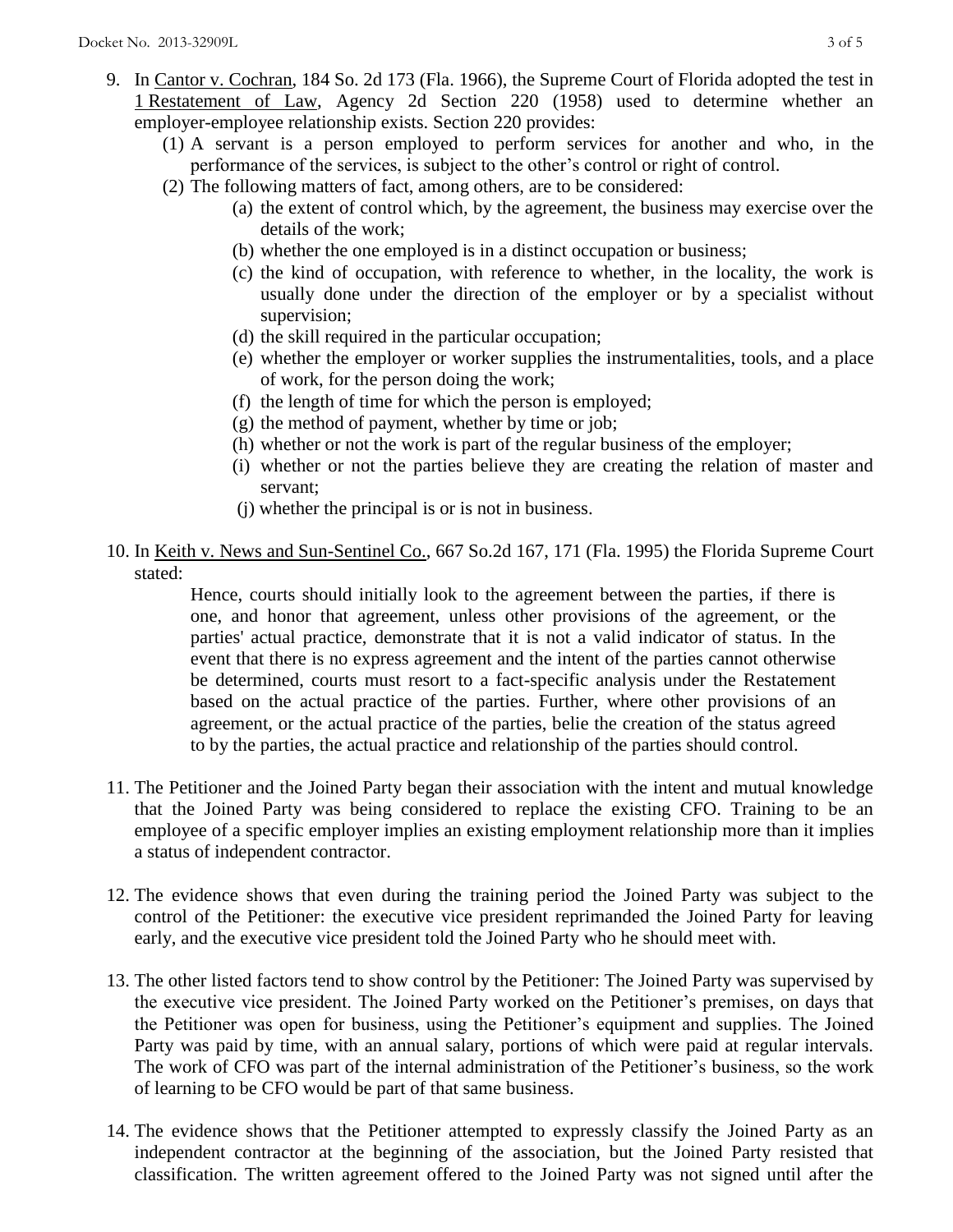Joined Party was officially recognized as an employee. An agreement that is as appropriate for an employee as it is for an independent contractor provides no evidence of status that points more strongly one way or the other. The factor noted above relating to whether the parties believe they are creating an employer/employee relationship is equally weighted as between the two kinds of status.

- 15. Similarly, differences between the tasks carried out by the Joined Party before August 6, 2012 and after; and differences in the authority of the Joined Party within the Petitioner before and after that date, are at least as consistent with a status of employee-trainee, or conditional employee, as with a status of independent contractor.
- 16. Because the various factors point toward employment status throughout the relationship, where they point more strongly one way or the other; and because none of the relevant factors point unambiguously toward a finding of independence, the evidence shows that the Joined Party was an employee throughout his association with the Petitioner, and not just from the time that he was acknowledged as an employee.
- 17. Rule 73B-10.035(7), Florida Administrative Code, provides that the burden of proof will be on the protesting party to establish by a preponderance of the evidence that the determination was in error.
- 18. The evidence presented in this case does not establish that the determination of the Department of Revenue was in error. The Petitioner has not met the necessary burden of proof.

**Recommendation:** It is recommended that the determination dated March 7, 2013, be AFFIRMED.

Respectfully submitted on June 25, 2013.



J JACKSON HOUSER, Special Deputy Office of Appeals

A party aggrieved by the *Recommended Order* may file written exceptions to the Director at the address shown above within fifteen days of the mailing date of the *Recommended Order*. Any opposing party may file counter exceptions within ten days of the mailing of the original exceptions. A brief in opposition to counter exceptions may be filed within ten days of the mailing of the counter exceptions. Any party initiating such correspondence must send a copy of the correspondence to each party of record and indicate that copies were sent.

Una parte que se vea perjudicada por la *Orden Recomendada* puede registrar excepciones por escrito al Director Designado en la dirección que aparece arriba dentro de quince días a partir de la fecha del envío por correo de la *Orden Recomendada*. Cualquier contraparte puede registrar contra-excepciones dentro de los diez días a partir de la fecha de envió por correo de las excepciones originales. Un sumario en oposición a contra-excepciones puede ser registrado dentro de los diez días a partir de la fecha de envío por correo de las contra-excepciones. Cualquier parte que dé inicio a tal correspondencia debe enviarle una copia de tal correspondencia a cada parte contenida en el registro y señalar que copias fueron remitidas.